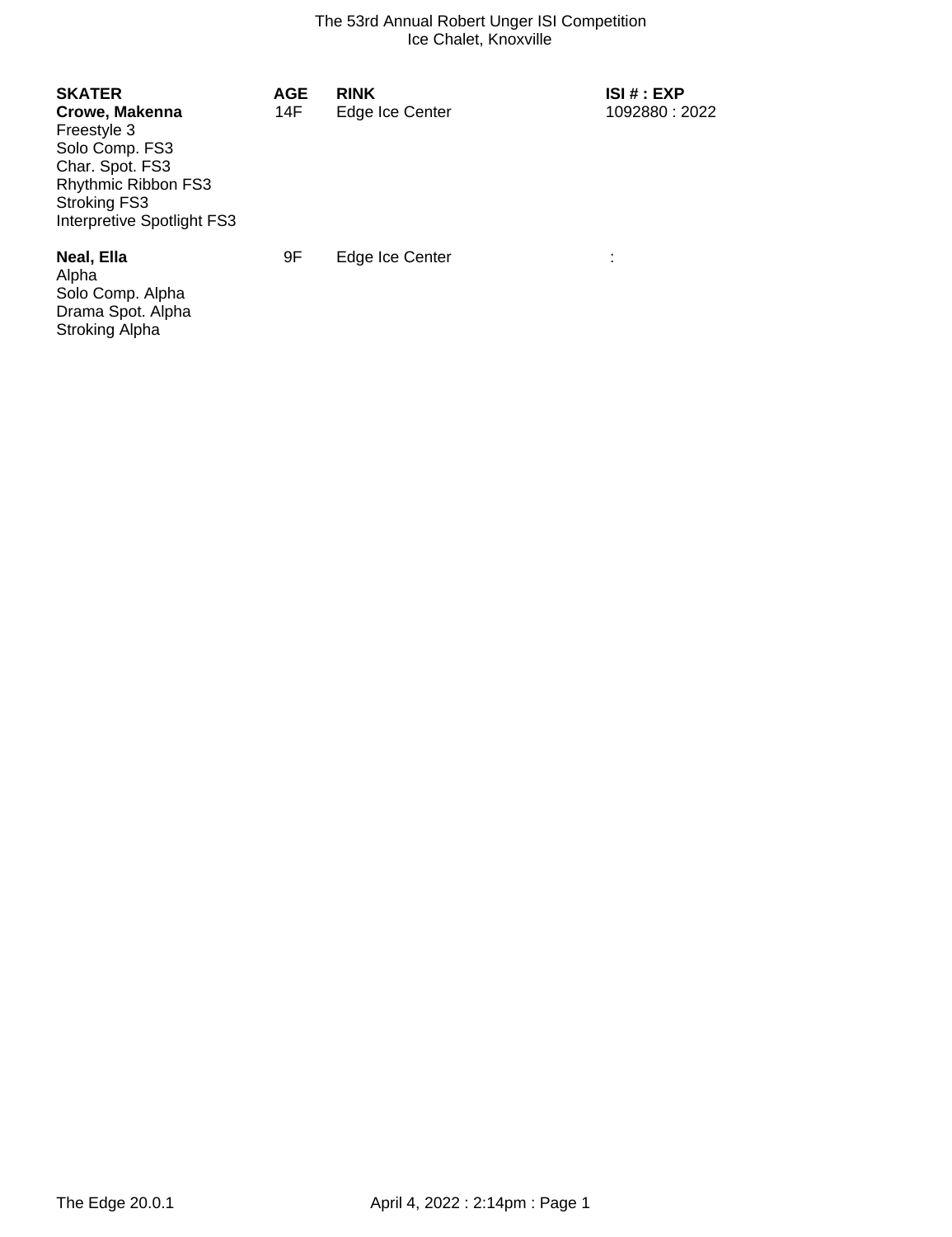| <b>SKATER</b>                                    | AGE | <b>RINK</b>                    | ISI # : EXP    |
|--------------------------------------------------|-----|--------------------------------|----------------|
| <b>Swanson, Christina</b>                        | 65F | Frank Southern Bloomington FSC | 1049572 : 2020 |
| Dance Solo 1: Chasses                            |     |                                |                |
| $\sim$ $\sim$ $\sim$ $\sim$ $\sim$ $\sim$ $\sim$ |     |                                |                |

Drama Spot. Alpha Theme Spot. Alpha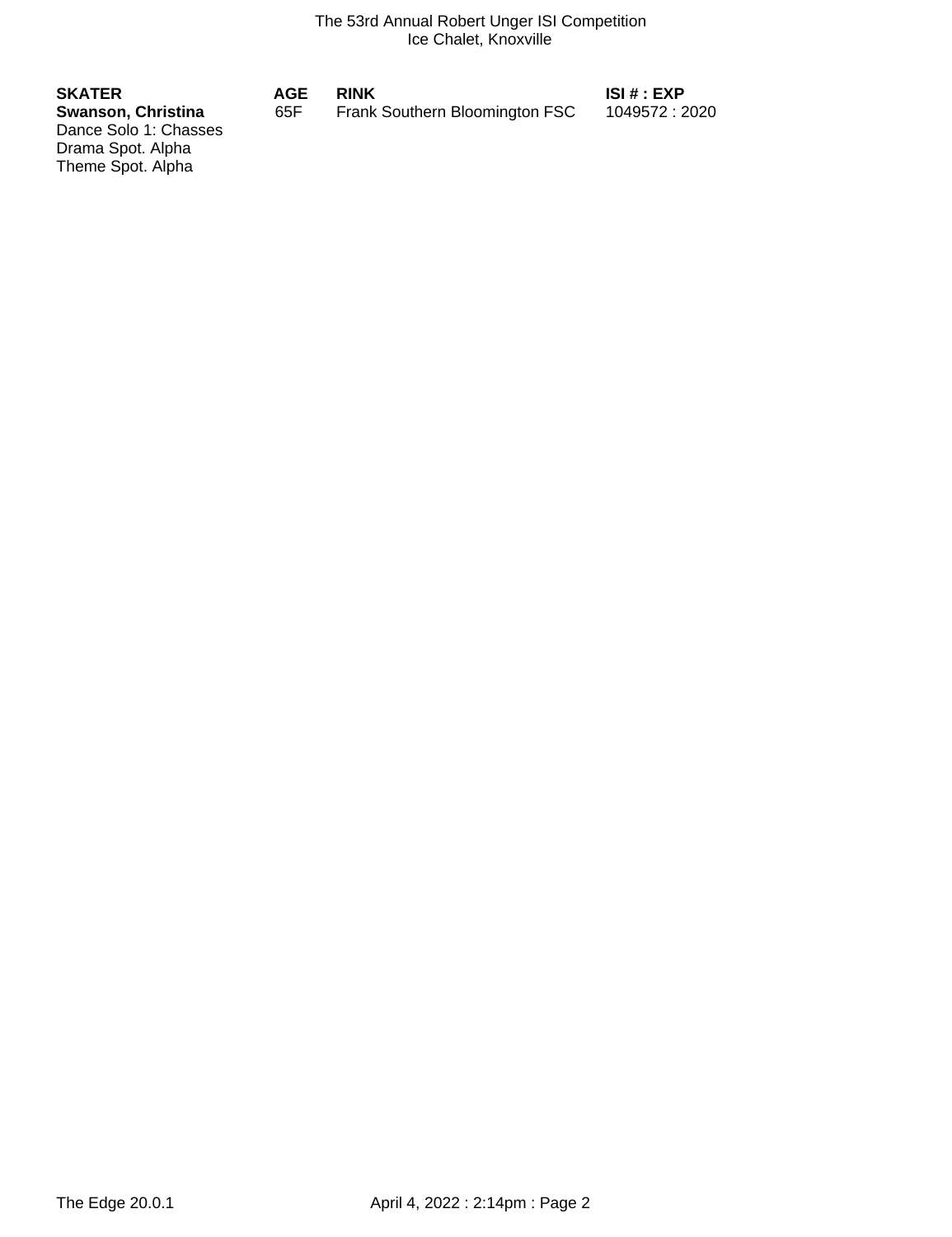| <b>SKATER</b><br>Abney, Anna Claire<br>Freestyle 2<br>Lt. Ent. Spot. FS2                                                                                                                         | <b>AGE</b><br>11F | <b>RINK</b><br>Huntsville Skating School | ISI # : EXP    |
|--------------------------------------------------------------------------------------------------------------------------------------------------------------------------------------------------|-------------------|------------------------------------------|----------------|
| Arnold, Jennifer<br>Freestyle 4<br>Jump & Spin Silver                                                                                                                                            | 53F               | Huntsville Skating School                | 1013671 : 2022 |
| Booth, Rebecca<br>Solo Comp. Gamma<br><b>Stroking Gamma</b><br>Sync. Skate                                                                                                                       | 56F               | Huntsville Skating School                | 725587:2022    |
| <b>Clayton, Calire</b><br>Freestyle 1<br>Lt. Ent. Spot. FS1<br><b>Stroking FS1</b>                                                                                                               | 10F               | Huntsville Skating School                | 1198816 : 2022 |
| Davies, Cynthia<br><b>Family Spotlight</b>                                                                                                                                                       | 34F               | Huntsville Skating School                | 441492 : 2022  |
| Davis, Erik<br>Special Skater 1<br>Sync. Form.                                                                                                                                                   | 10M               | Huntsville Skating School                |                |
| Davis, Paul<br>Special Skater 1<br>Sync. Form.                                                                                                                                                   | 10M               | Huntsville Skating School                |                |
| Dodd, Cassandre<br>Open FS Silver<br>Solo Comp. FS4<br>Couples Spot. Lt. Ent. Gold<br>Drama Spot. FS4<br><b>Artistic FS4</b><br>Rhythmic Ribbon FS4<br>Interpretive Spotlight FS4<br>Sync. Skate | 17F               | Huntsville Skating School                | 1047451:2022   |
| Doss, Lillian<br>Lt. Ent. Spot. FS2<br><b>Artistic FS2</b><br><b>Rhythmic Hoop FS2</b><br>Interpretive Spotlight FS2                                                                             | 9F                | Huntsville Skating School                | 1201750: 2022  |
| Durham, Caitlyn<br>Sync. Skate                                                                                                                                                                   | 33F               | Huntsville Skating School                | 1077248 : 2022 |
| Handley, Kristian<br>Open FS Gold<br>Couples Spot. Lt. Ent. Gold<br>Drama Spot. FS6<br>Sync. Skate                                                                                               | 19F               | Huntsville Skating School                | 1143032:2022   |
| Harden, Katelyn<br><b>Beta</b><br><b>Family Spotlight</b><br>Ensemble                                                                                                                            | 11F               | Huntsville Skating School                |                |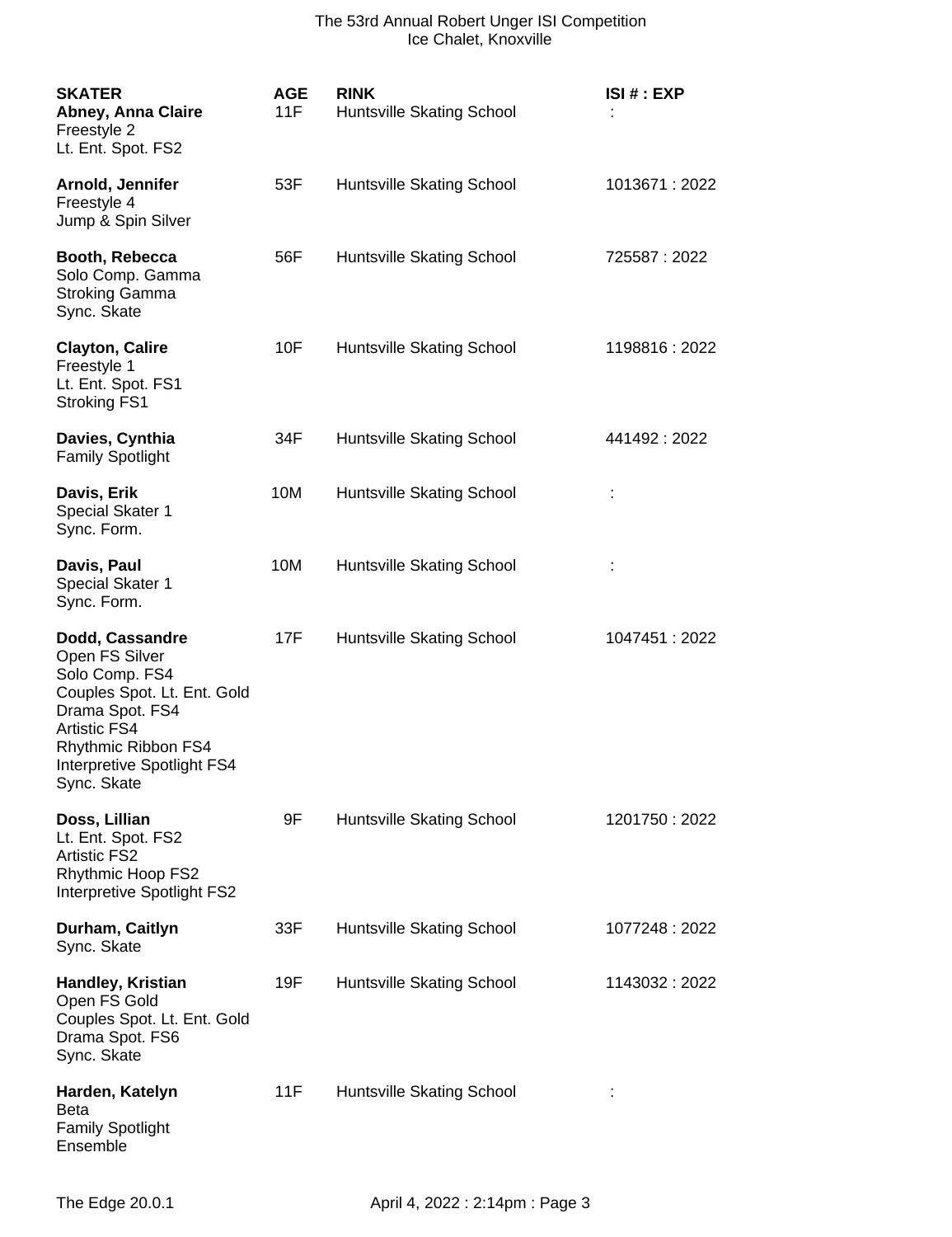| <b>SKATER</b><br>Harden, Kylie<br>Alpha<br><b>Family Spotlight</b><br>Ensemble                                  | <b>AGE</b><br>7F | <b>RINK</b><br>Huntsville Skating School | ISI#:EXP       |
|-----------------------------------------------------------------------------------------------------------------|------------------|------------------------------------------|----------------|
| Hardt, Charlotte<br>Open FS Silver<br>Jump & Spin Silver<br><b>Stroking FS4</b>                                 | 12F              | Huntsville Skating School                | 1147755 : 2022 |
| Herring, Emma<br>Freestyle 4<br>Char. Spot. FS4<br><b>Stroking FS4</b>                                          | 14F              | Huntsville Skating School                | 1197769: 2022  |
| <b>Jinks, Alice</b><br>Open FS Silver<br>Lt. Ent. Spot. FS4<br>Jump & Spin Silver                               | 15F              | Huntsville Skating School                | 1144043 : 2022 |
| Knoth-Jez, Autumn<br>Open FS Bronze<br>Footwork 3<br>Drama Spot. FS3<br>Jump & Spin Silver<br>Rhythmic Hoop FS3 | 39F              | Huntsville Skating School                | 443873:2022    |
| Lewis, Anthony<br>Special Skater 3                                                                              | 50M              | Huntsville Skating School                | 1201804: 2022  |
| <b>Malloy, Grace</b><br>Open FS Bronze<br>Solo Comp. FS2<br><b>Stroking FS2</b>                                 | 17F              | Huntsville Skating School                | 1201820: 2022  |
| Matus, Kathleen<br>SpecS Dance - Dutch Waltz FS1<br>Sync. Form.<br>Sync. Skate                                  | 59F              | Huntsville Skating School                | 640864:2022    |
| <b>Matus, Laura Beth</b><br>Special Skater 2<br>SpecS Dance - Dutch Waltz FS1<br>Sync. Form.<br>Sync. Skate     | 23F              | Huntsville Skating School                | 0733314:2022   |
| <b>McAdams, Haley</b><br>Freestyle 1<br>Lt. Ent. Spot. FS1<br>Jump & Spin Silver<br>Rhythmic Ribbon FS1         | 14F              | Huntsville Skating School                | 1149710 : 2022 |
| Ming, Brooke<br>Freestyle 1<br>Char. Spot. FS1<br><b>Stroking FS1</b>                                           | 8F               | Huntsville Skating School                | 1171169 : 2022 |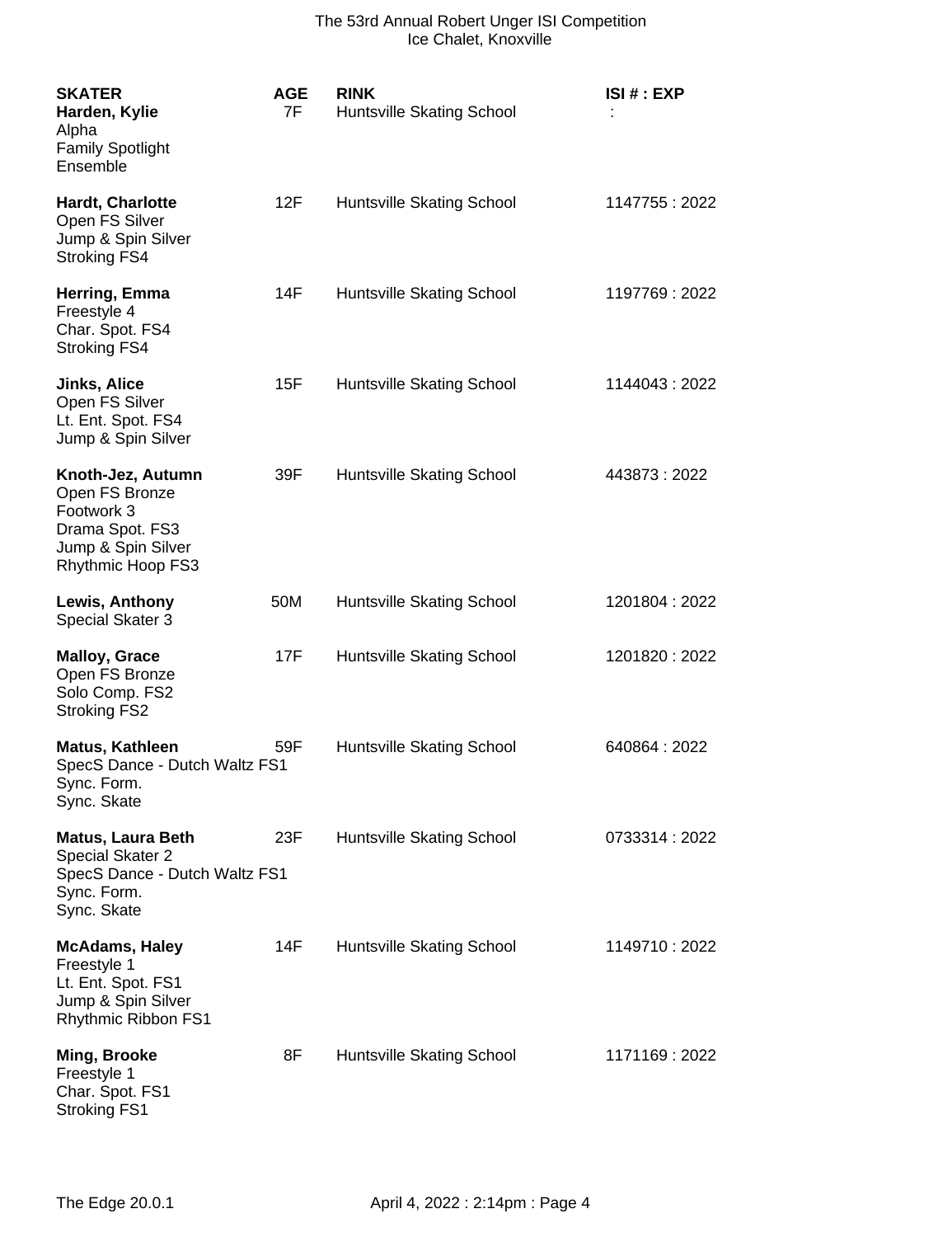| <b>SKATER</b><br>Mitchell, Isabella<br>Open FS Silver<br>Footwork 4<br>Char. Spot. FS4<br>Jump & Spin Silver<br>Rhythmic Hoop FS4<br>Rhythmic Ribbon FS4 | <b>AGE</b><br>11F | <b>RINK</b><br>Huntsville Skating School | ISI#: EXP<br>1142695 : 2022 |
|----------------------------------------------------------------------------------------------------------------------------------------------------------|-------------------|------------------------------------------|-----------------------------|
| Moore, Dan<br>Dance Solo 2: Dutch Waltz<br>Char. Spot. Beta<br>Jump & Spin Bronze<br><b>Stroking Beta</b><br><b>Family Spotlight</b>                     | 31M               | Huntsville Skating School                | 1198604 : 2022              |
| Nix, Caitlyn<br>Freestyle 2<br>Char. Spot. FS2<br><b>Stroking FS2</b><br>Ensemble                                                                        | 11M               | Huntsville Skating School                | 1201701 : 2022              |
| Novak, Mark<br>Freestyle 4<br>Char. Spot. FS4<br><b>Stroking FS4</b><br>Interpretive Spotlight FS4                                                       | 9M                | Huntsville Skating School                | 1197638:2022                |
| O'Beirne, Mollie<br><b>Beta</b><br>Solo Comp. Beta<br><b>Stroking Beta</b>                                                                               | 14F               | Huntsville Skating School                | 1198826 : 2022              |
| Paradise, Jean<br>Open FS Gold<br>Dance Solo 5: Hickory Hoedown<br><b>Stroking FS6</b><br>Interpretive Spotlight FS6<br>Sync. Skate                      | 55F               | Huntsville Skating School                | 98895:2022                  |
| Paradise, Nadia<br>Open FS Silver<br>Char. Spot. FS4<br><b>Stroking FS4</b><br>Interpretive Spotlight FS4<br>Sync. Skate                                 | 23F               | Huntsville Skating School                | 1559494 : 2022              |
| <b>Rice, Kelly</b><br><b>Special Skater 4</b><br>Sync. Form.                                                                                             | 33F               | Huntsville Skating School                | 634675:2022                 |
| Snoddy, Carolyn<br>Special Skater 3<br>Sync. Form.                                                                                                       | 28F               | Huntsville Skating School                | 1201696: 2022               |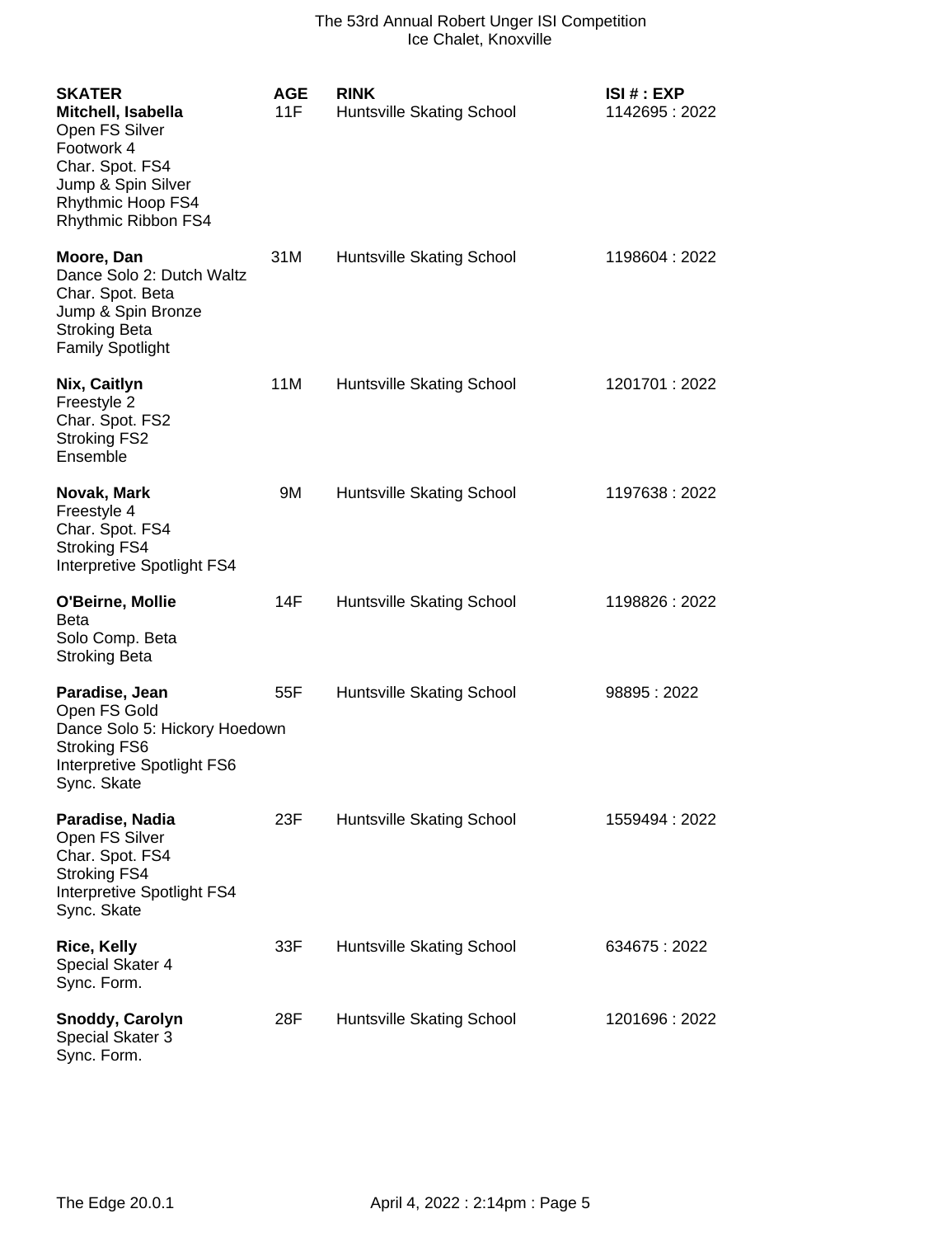| <b>SKATER</b><br><b>Stewart, Megan</b><br>Freestyle 3<br>Lt. Ent. Spot. FS3<br>Char. Spot. FS3<br><b>Stroking FS3</b><br>Interpretive Spotlight FS3 | <b>AGE</b><br>10F | <b>RINK</b><br>Huntsville Skating School | ISI # : EXP<br>1198811:2022 |
|-----------------------------------------------------------------------------------------------------------------------------------------------------|-------------------|------------------------------------------|-----------------------------|
| Sylvester, Helen<br>Open FS Bronze<br>Solo Comp. FS2<br>Dance Solo 2: Dutch Waltz<br>Char. Spot. FS2<br>Jump & Spin Bronze<br>Rhythmic Ribbon FS2   | 44F               | Huntsville Skating School                | 1198828:2022                |
| Vincent, Sarah<br>Jump & Spin Platinum<br>Interpretive Spotlight Platinum                                                                           | 19F               | Huntsville Skating School                | 1198829 : 2022              |
| <b>Walter, Ericka</b><br>Open FS Platinum Short<br>Open FS Platinum<br><b>Artistic Platinum</b><br>Jump & Spin Platinum<br>Sync. Form.              | 17F               | Huntsville Skating School                | 1026543:2022                |
| Williams, Emma<br>Drama Spot. FS4                                                                                                                   | 14F               | Huntsville Skating School                | 1198830: 2022               |
| Windham, Stephen<br>Special Skater 1                                                                                                                | 13F               | Huntsville Skating School                | 1201692: 2022               |
| Zieman, Emily<br>Sync. Form.                                                                                                                        | 41F               | Huntsville Skating School                | 1042354: 2022               |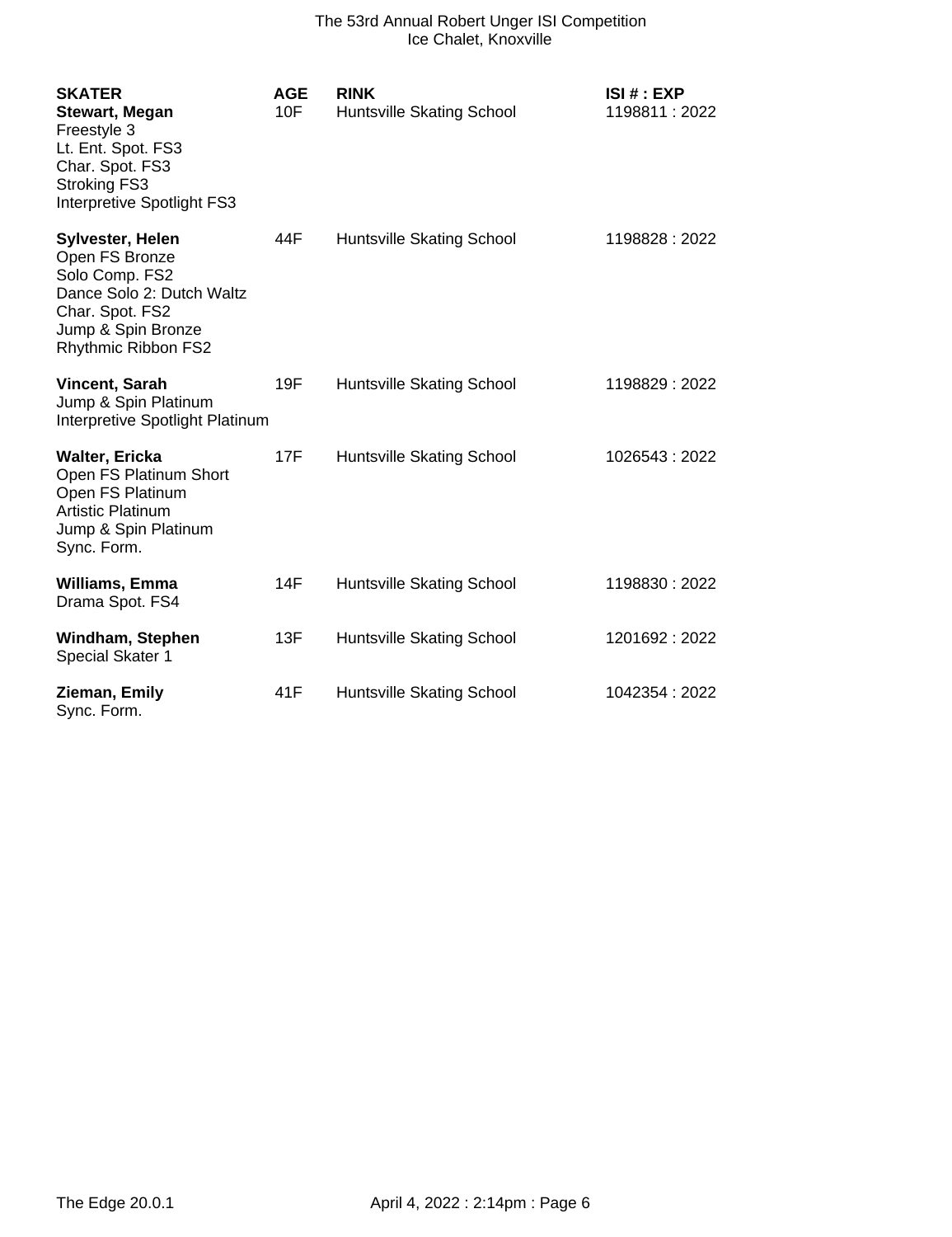| <b>SKATER</b><br>Allen, Ryan<br>Pre Alpha<br>Solo Comp. Pre Alpha<br>Stroking Pre Alpha<br><b>Theater Production</b>                                                                                                                                                                                                      | <b>AGE</b><br>7F | <b>RINK</b><br>Ice Chalet | ISI # : EXP    |
|---------------------------------------------------------------------------------------------------------------------------------------------------------------------------------------------------------------------------------------------------------------------------------------------------------------------------|------------------|---------------------------|----------------|
| Apostoaei, Alisa<br>Dance Solo 5: Willow Waltz<br>Lt. Ent. Spot. FS4<br>Jump & Spin Silver<br>Sync. Skate<br>Ex. Team Interpretive                                                                                                                                                                                        | 16F              | <b>Ice Chalet</b>         | 1132099 : 2022 |
| <b>Bates, Amanda</b><br>Solo Comp. FS8<br>Theme Spot. FS8<br>Jump & Spin Platinum<br><b>Stroking FS8</b><br>Interpretive Spotlight FS8<br>Jump & Spin Platinum                                                                                                                                                            | 36F              | Ice Chalet                | 67585:2022     |
| <b>Bauguess, Samantha</b><br>Freestyle 4<br>Solo Comp. FS4<br>Footwork 4<br>Dance Solo 4: Cha Cha<br>Dance Solo 4: Fiesta Tango<br>Char. Spot. FS4<br><b>Artistic FS4</b><br>Jump & Spin Silver<br><b>Stroking FS4</b><br>Interpretive Spotlight FS4<br><b>Theater Production</b><br>Ex. Team Interpretive<br>Sync. Skate | 10F              | <b>Ice Chalet</b>         | 1106806:2022   |
| <b>Bauguess, Whitley</b><br>Delta<br>Solo Comp. Delta<br>Couples Spot. Char. Low<br>Jump & Spin Low<br><b>Stroking Delta</b><br>Sync. Advance Form.                                                                                                                                                                       | 8F               | <b>Ice Chalet</b>         | 1144202 : 2022 |
| <b>Bauguess, William</b><br>Alpha<br>Solo Comp. Alpha<br>Char. Spot. Alpha<br>Jump & Spin Low<br><b>Stroking Alpha</b><br><b>Theater Production</b>                                                                                                                                                                       | 8M               | Ice Chalet                | 1147232 : 2022 |
| Beeler, Isaiah<br>Dance Solo 3: Canasta Tango<br>Dance Mixed 2: Dutch Waltz<br><b>Small Production Team</b><br>Ensemble                                                                                                                                                                                                   | 15M              | <b>Ice Chalet</b>         | 1169935 : 2019 |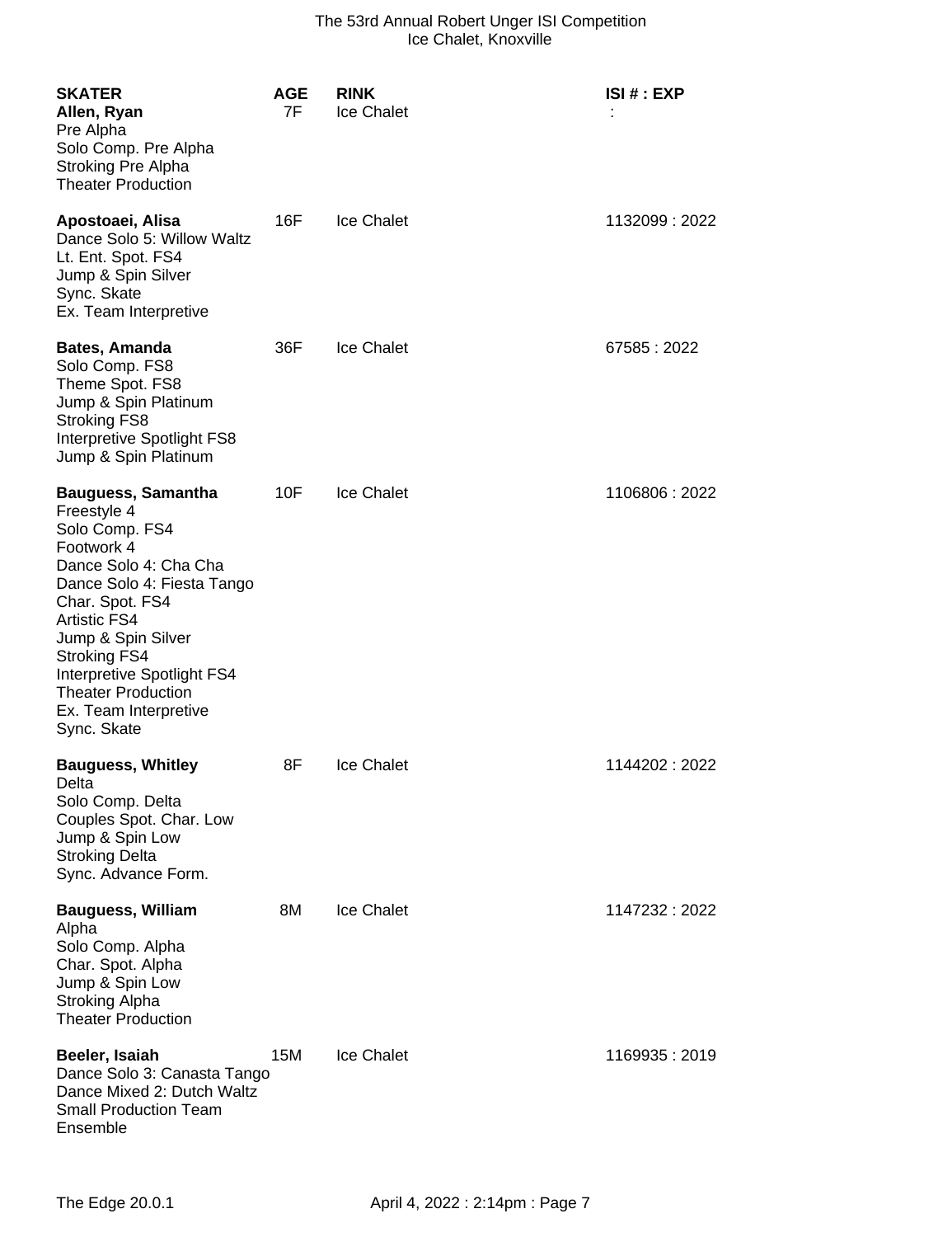| <b>SKATER</b><br>Beeler, Terri<br>Freestyle 1<br>Dance Solo 3: Rhythm Blues<br>Dance Mixed 3: Canasta Tango<br><b>Small Production Team</b><br><b>Theater Production</b> | <b>AGE</b><br>53F | <b>RINK</b><br>Ice Chalet | ISI# : EXP<br>1169191:2022 |
|--------------------------------------------------------------------------------------------------------------------------------------------------------------------------|-------------------|---------------------------|----------------------------|
| Benson, Hannah<br>Sync. Skate                                                                                                                                            | 16F               | <b>Ice Chalet</b>         | 1162595:2022               |
| Benton, Amy<br><b>Small Production Team</b><br><b>Theater Production</b>                                                                                                 | 49F               | Ice Chalet                | 1196886:2022               |
| <b>Buchko, Jessi</b><br>Footwork 9<br>Interpretive Spotlight FS9<br>Jump & Spin Platinum                                                                                 | 25F               | <b>Ice Chalet</b>         | 745321:2022                |
| <b>Burleson, Amber</b><br><b>Theater Production</b><br>Ex. Team Interpretive<br>Ensemble                                                                                 | 43F               | Ice Chalet                |                            |
| <b>Burleson, Ava</b><br>Freestyle 3<br>Dance Solo 2: Dutch Waltz<br>Jump & Spin Bronze<br>Sync. Skate<br>Ensemble                                                        | 13F               | Ice Chalet                | 1106412:2022               |
| <b>Butler, Alison</b><br><b>Theater Production</b><br>Sync. Advance Form.                                                                                                | 11F               | <b>Ice Chalet</b>         | 1124881 : 2022             |
| <b>Caffrey, Sophie</b><br>Solo Comp. Delta<br>Theme Spot. Delta<br><b>Stroking Delta</b>                                                                                 | 12F               | <b>Ice Chalet</b>         | 1197176: 2022              |
| Chan, Sydney<br>Open FS Silver<br><b>Stroking FS4</b>                                                                                                                    | 15F               | <b>Ice Chalet</b>         | 1136866: 2022              |
| Chohan, Maya<br>Lt. Ent. Spot. Pre Alpha<br>Stroking Pre Alpha<br>Ex. Team Interpretive                                                                                  | 6F                | Ice Chalet                | 1197174 : 2022             |
| Chohan, Shan<br>Solo Comp. FS1<br>Char. Spot. FS1<br>Ex. Team Interpretive<br>Sync. Advance Form.                                                                        | 12M               | Ice Chalet                | 1106807:2022               |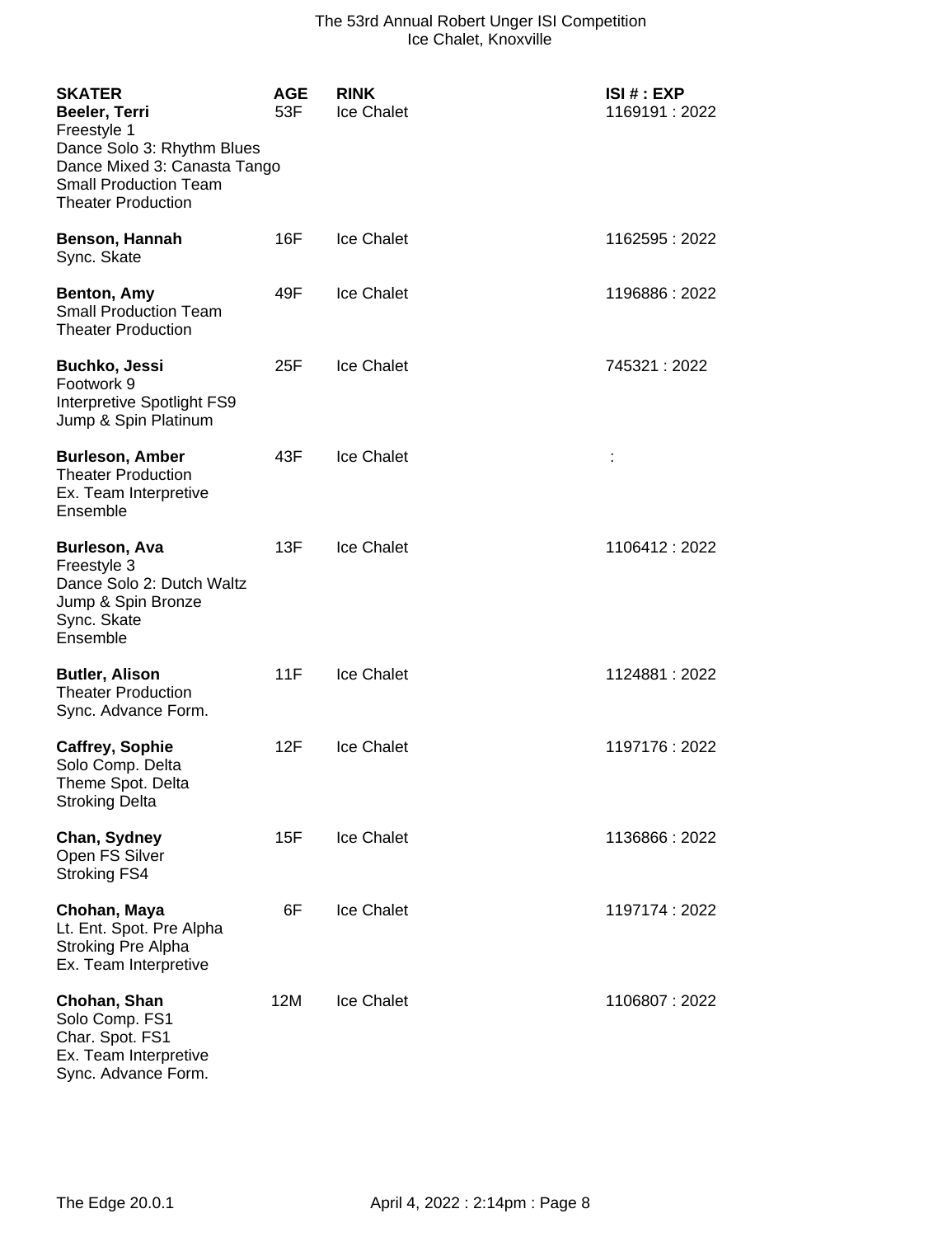| <b>SKATER</b><br><b>Clarke, Channing</b><br>Footwork 6<br>Interpretive Spotlight FS6<br>Ensemble                                                                                                                                                   | <b>AGE</b><br>16M | <b>RINK</b><br><b>Ice Chalet</b> | <b>ISI#: EXP</b><br>1014030 : 2022 |
|----------------------------------------------------------------------------------------------------------------------------------------------------------------------------------------------------------------------------------------------------|-------------------|----------------------------------|------------------------------------|
| Cornwell, Sara<br><b>Small Production Team</b>                                                                                                                                                                                                     | 62F               | <b>Ice Chalet</b>                | 442108:2022                        |
| Dalili, Leah<br>Freestyle 4<br>Solo Comp. FS4<br>Jump & Spin Silver<br><b>Stroking FS4</b><br>Sync. Skate<br>Ex. Team Interpretive                                                                                                                 | 13F               | <b>Ice Chalet</b>                | 1194728 : 2022                     |
| Darby, Madeleine<br>Freestyle 4<br>Solo Comp. FS4<br>Dance Solo 4: Cha Cha<br>Dance Solo 4: Fiesta Tango<br>Ex. Team Interpretive<br>Sync. Skate                                                                                                   | 11F               | <b>Ice Chalet</b>                | 1156730: 2022                      |
| Davis, Shannon<br>Freestyle 6<br>Open FS Gold<br>Solo Comp. FS6<br>Footwork 6<br>Couples Spot. Drama Gold<br>Drama Spot. FS6<br><b>Artistic FS6</b><br>Jump & Spin Gold                                                                            | 20F               | <b>Ice Chalet</b>                | 1033165: 2022                      |
| <b>Dudley, Bonnie</b><br><b>Footwork Platinum</b><br>Dance Mixed 10: Westminster Waltz<br>Couples Spot. Char. Gold<br>Drama Spot. Gold<br><b>Artistic Gold</b><br>Jump & Spin Gold<br>Jump & Spin Platinum<br>Sync. Skate<br>Ex. Team Interpretive | 18F               | <b>Ice Chalet</b>                | 1149622: 2022                      |
| Dye, April<br><b>Small Production Team</b>                                                                                                                                                                                                         | 37F               | <b>Ice Chalet</b>                | 1164290: 2022                      |
| <b>Early, Kate</b><br>Lt. Ent. Spot. FS4<br>Sync. Skate<br>Ex. Team Interpretive                                                                                                                                                                   | 16F               | <b>Ice Chalet</b>                | 1087182: 2022                      |
| <b>Eaton, Parker</b><br>Sync. Advance Form.                                                                                                                                                                                                        | 11F               | <b>Ice Chalet</b>                | 1197163 : 2022                     |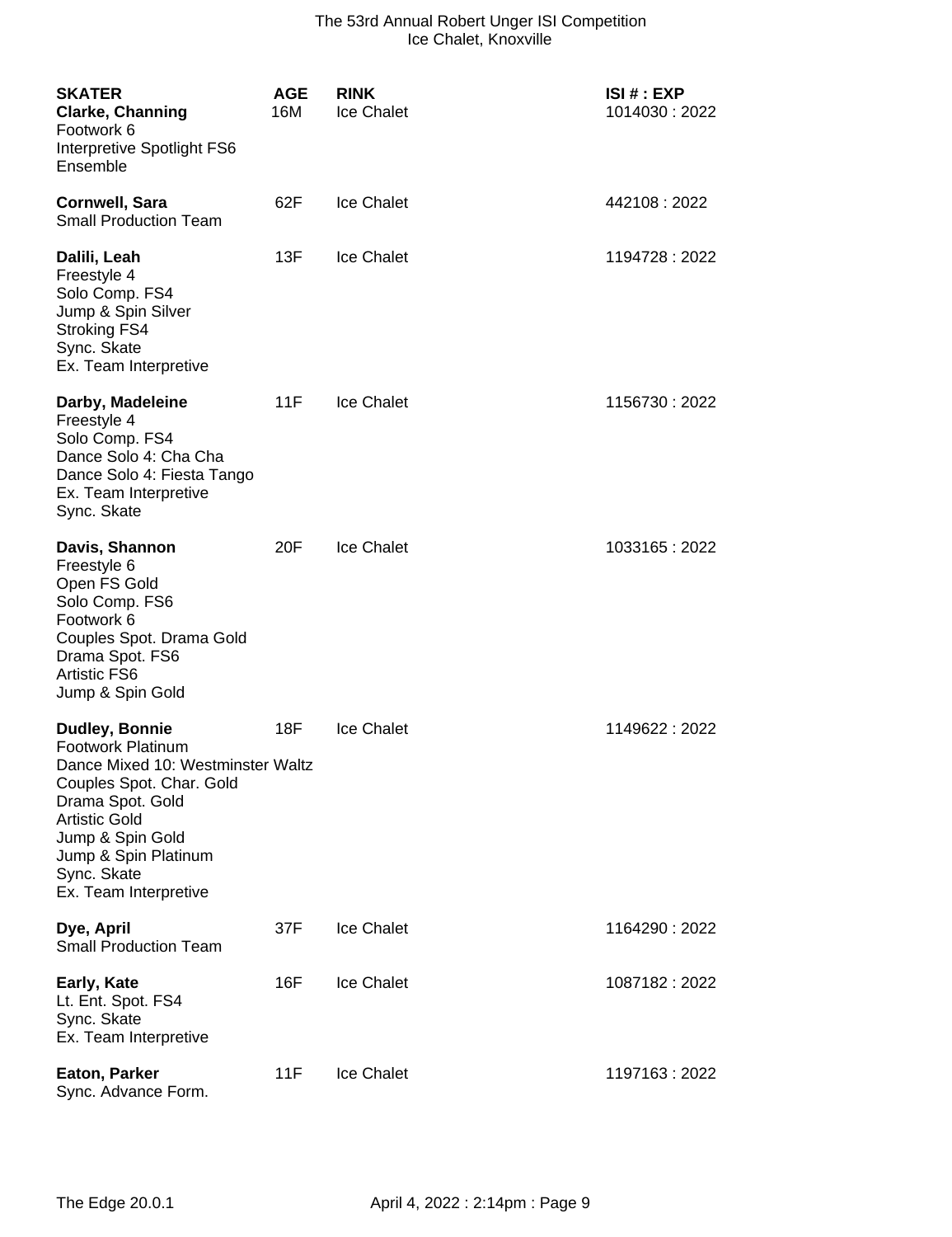| <b>SKATER</b><br><b>Emmert, Pepper</b><br>Dance Solo 2: Dutch Waltz<br>Lt. Ent. Spot. FS1<br>Jump & Spin Bronze<br><b>Stroking FS1</b><br>Interpretive Spotlight FS1<br><b>Theater Production</b><br>Ex. Team Interpretive<br>Sync. Advance Form. | <b>AGE</b><br>10F | <b>RINK</b><br>Ice Chalet | ISI # : EXP<br>1143071 : 2022 |
|---------------------------------------------------------------------------------------------------------------------------------------------------------------------------------------------------------------------------------------------------|-------------------|---------------------------|-------------------------------|
| <b>Farone, Carly</b><br>Freestyle 1<br>Solo Comp. FS1<br>Jump & Spin Low<br>Jump & Spin Bronze<br><b>Stroking FS1</b><br>Ex. Team Interpretive<br>Jump & Spin Bronze                                                                              | 16F               | <b>Ice Chalet</b>         | 1209948:2022                  |
| <b>Foster, Ellie</b><br>Jump & Spin Bronze                                                                                                                                                                                                        | 16F               | <b>Ice Chalet</b>         | 1149691 : 2022                |
| Giovengo, Andrew<br>Open FS Silver<br>Solo Comp. FS4<br>Footwork 4<br>Dance Mixed 3: Canasta Tango<br>Ex. Pairs 1<br>Couples Spot. Lt. Ent. Silver<br><b>Artistic FS4</b><br>Jump & Spin Silver<br>Ex. Team Interpretive<br>Ensemble              | 26M               | <b>Ice Chalet</b>         | 1170635:2022                  |
| Graham, Grace<br>Freestyle 5<br>Open FS Silver<br>Ex. Pairs 1<br><b>Artistic FS5</b><br>Jump & Spin Silver<br>Sync. Skate                                                                                                                         | 15F               | <b>Ice Chalet</b>         | 1041878 : 2022                |
| Hamby, Josie<br><b>Artistic FS4</b><br>Sync. Skate                                                                                                                                                                                                | <b>18F</b>        | <b>Ice Chalet</b>         | 1041879: 2022                 |
| <b>Hawkey, Corinne</b><br>Freestyle 3<br>Solo Comp. FS3<br><b>Stroking FS3</b>                                                                                                                                                                    | 15F               | <b>Ice Chalet</b>         | 1077659:2022                  |
| Hawkey, Evelyn<br>Freestyle 4<br>Solo Comp. FS4<br>Interpretive Spotlight FS4<br><b>Theater Production</b><br>Sync. Skate                                                                                                                         | 16F               | <b>Ice Chalet</b>         | 1077657: 2022                 |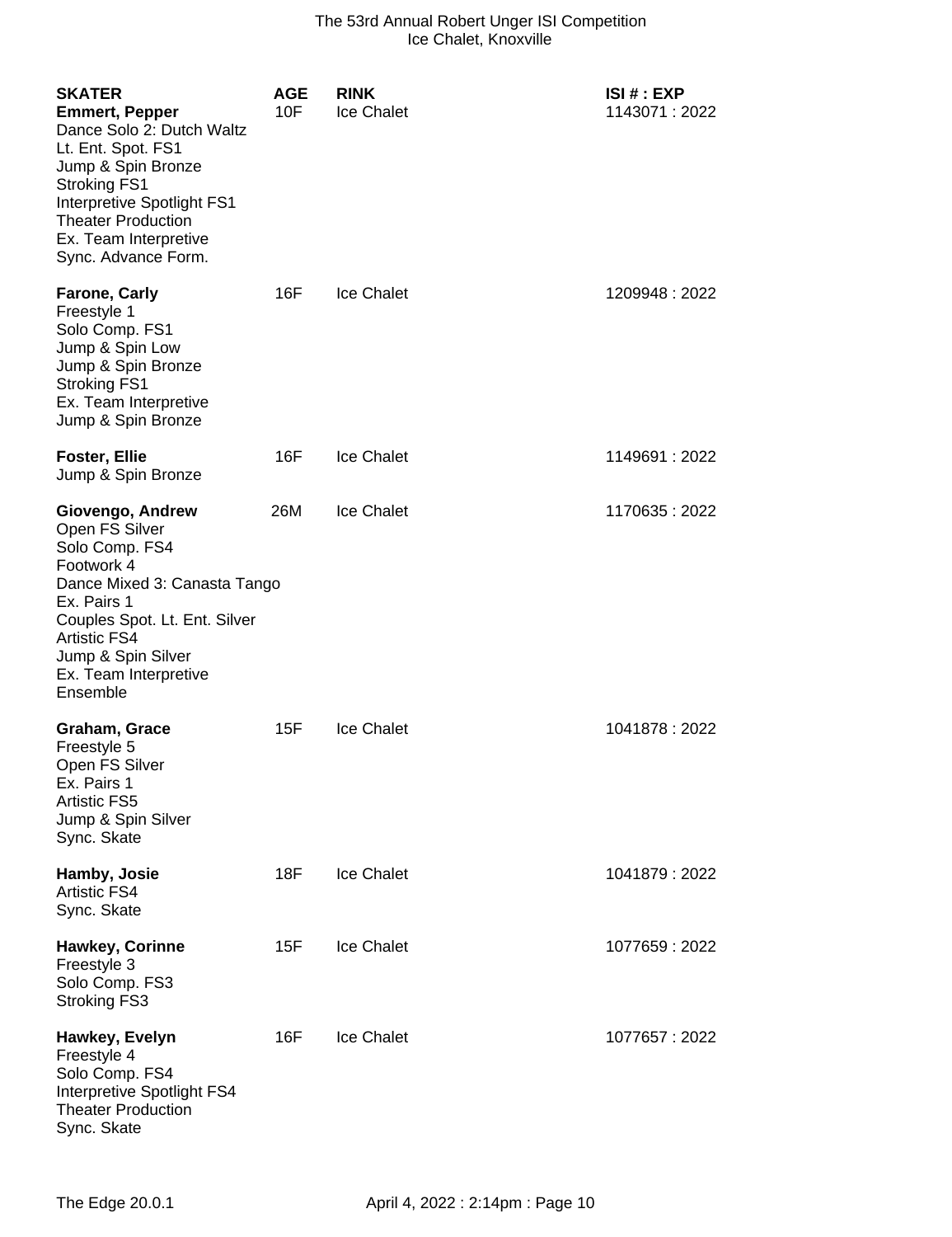| <b>SKATER</b><br>Heatherly, Evelyn<br>Alpha<br>Solo Comp. Alpha<br>Jump & Spin Low<br><b>Stroking Alpha</b><br><b>Theater Production</b>                                                                                                                                                                                         | <b>AGE</b><br>6F | <b>RINK</b><br>Ice Chalet | ISI # : EXP    |
|----------------------------------------------------------------------------------------------------------------------------------------------------------------------------------------------------------------------------------------------------------------------------------------------------------------------------------|------------------|---------------------------|----------------|
| Imai, Sora<br>Footwork 6<br>Drama Spot. FS6<br><b>Artistic FS6</b><br>Rhythmic Ribbon FS6                                                                                                                                                                                                                                        | 14F              | <b>Ice Chalet</b>         | 1148250 : 2022 |
| Jacklet, Jeshua<br>Open Pairs Gold<br>Couples Spot. Drama Gold<br><b>Artistic FS7</b><br>Jump & Spin Gold<br>Rhythmic Ribbon FS7<br>Interpretive Spotlight FS7<br>Open Pairs Too Gold<br><b>Theater Production</b><br><b>Family Spotlight</b><br>Sync. Skate                                                                     | 20M              | <b>Ice Chalet</b>         | 761044 : 2022  |
| Jacklet, Lillyanna<br>Open FS Bronze<br>Dance Solo 5: Hickory Hoedown<br>Dance Solo 5: Willow Waltz<br>Couples Spot. Lt. Ent. Silver<br>Drama Spot. FS3<br><b>Artistic FS3</b><br>Jump & Spin Silver<br>Rhythmic Ribbon FS3<br>Interpretive Spotlight FS3<br><b>Theater Production</b><br><b>Family Spotlight</b><br>Sync. Skate | 14F              | <b>Ice Chalet</b>         | 1051176 : 2022 |
| Jarrett, Colton<br>Solo Comp. Delta<br>Couples Spot. Char. Silver<br>Char. Spot. Delta<br>Jump & Spin Low<br><b>Stroking Delta</b><br><b>Theater Production</b><br><b>Family Spotlight</b>                                                                                                                                       | 8M               | <b>Ice Chalet</b>         | 1136889 : 2022 |

Sync. Advance Form.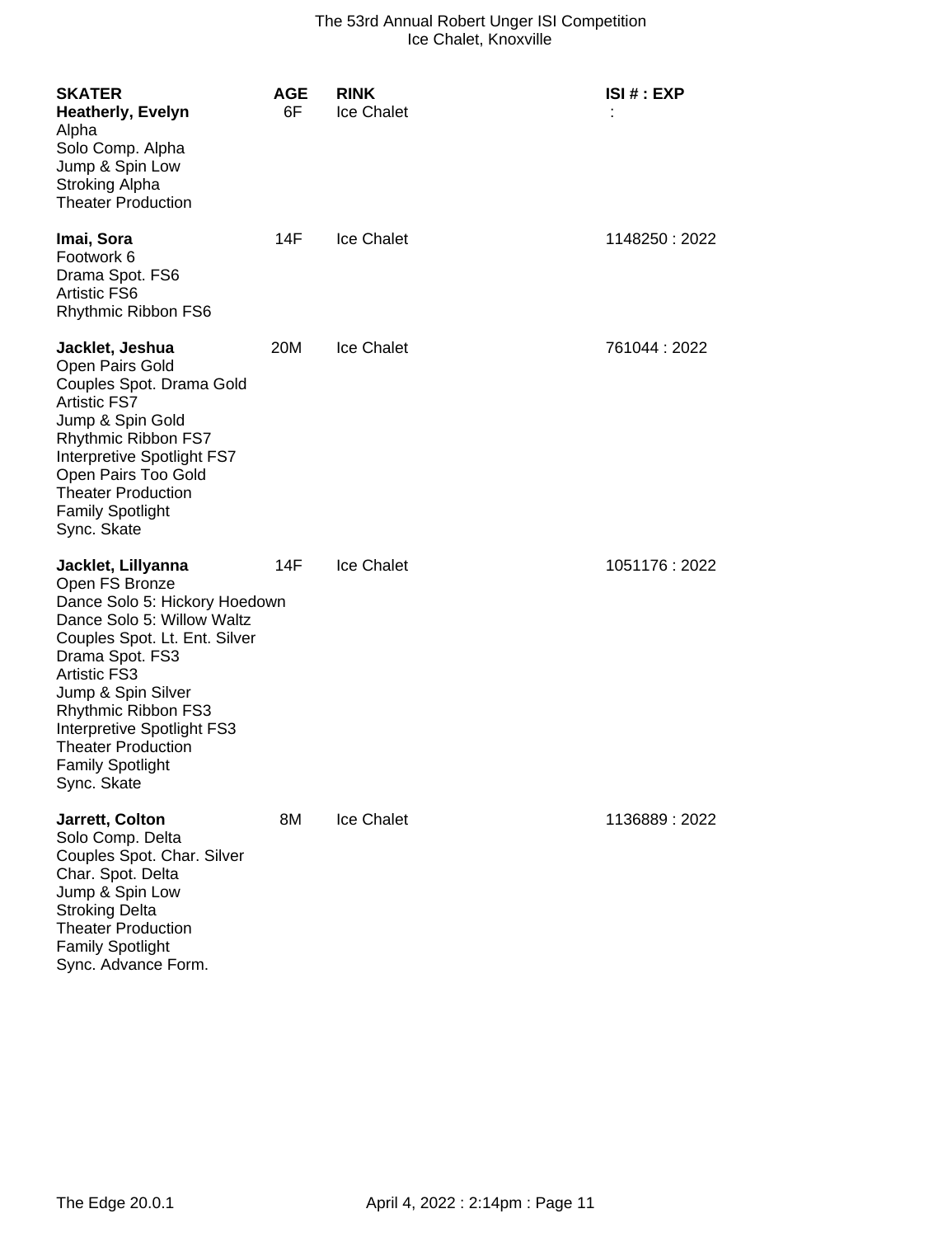| <b>SKATER</b><br>Jarrett, Josie<br>Dance Solo 4: Swing Dance<br>Figures 1<br>Couples Spot. Lt. Ent. Silver<br>Char. Spot. FS4<br>Jump & Spin Silver<br>Rhythmic Ribbon FS4<br><b>Stroking FS4</b><br><b>Theater Production</b><br><b>Family Spotlight</b><br>Sync. Skate | <b>AGE</b><br>14F | <b>RINK</b><br>Ice Chalet | ISI # : EXP<br>1066876: 2022 |
|--------------------------------------------------------------------------------------------------------------------------------------------------------------------------------------------------------------------------------------------------------------------------|-------------------|---------------------------|------------------------------|
| Jennings, Kylea<br><b>Theater Production</b>                                                                                                                                                                                                                             | 11F               | <b>Ice Chalet</b>         | 1202178:2022                 |
| Killeffer, Allie<br><b>Beta</b><br>Solo Comp. Beta<br>Theme Spot. Beta<br>Ex. Team Interpretive                                                                                                                                                                          | 11F               | <b>Ice Chalet</b>         | 1197150 : 2022               |
| King, Grace<br>Freestyle 1<br>Open FS Bronze<br>Dance Solo 2: Dutch Waltz<br>Dance Mixed 2: Dutch Waltz<br>Couples Spot. Lt. Ent. Silver<br><b>Artistic FS1</b><br><b>Stroking FS1</b><br>Interpretive Spotlight FS1<br>Ex. Team Interpretive<br>Jump & Spin Bronze      | 24F               | Ice Chalet                | 1202166 : 2022               |
| Knox, Tony<br>Footwork 4<br>Couples Spot. Char. Silver<br>Lt. Ent. Spot. FS4<br><b>Artistic FS4</b><br>Interpretive Spotlight FS4<br><b>Small Production Team</b><br>Ensemble                                                                                            | 64M               | <b>Ice Chalet</b>         | 452693:2022                  |
| Kohnstamm, George<br>Gamma<br>Solo Comp. Gamma<br>Char. Spot. Gamma<br>Jump & Spin Bronze<br><b>Stroking Gamma</b><br>Ex. Team Interpretive<br>Ensemble                                                                                                                  | 14M               | Ice Chalet                | 1202180: 2022                |
| <b>Massey, Tommy</b><br><b>Small Production Team</b><br>Ensemble                                                                                                                                                                                                         | 62F               | Ice Chalet                | 1181658 : 2022               |
| <b>Matheny, Ethan</b><br><b>Theater Production</b>                                                                                                                                                                                                                       | 6M                | <b>Ice Chalet</b>         |                              |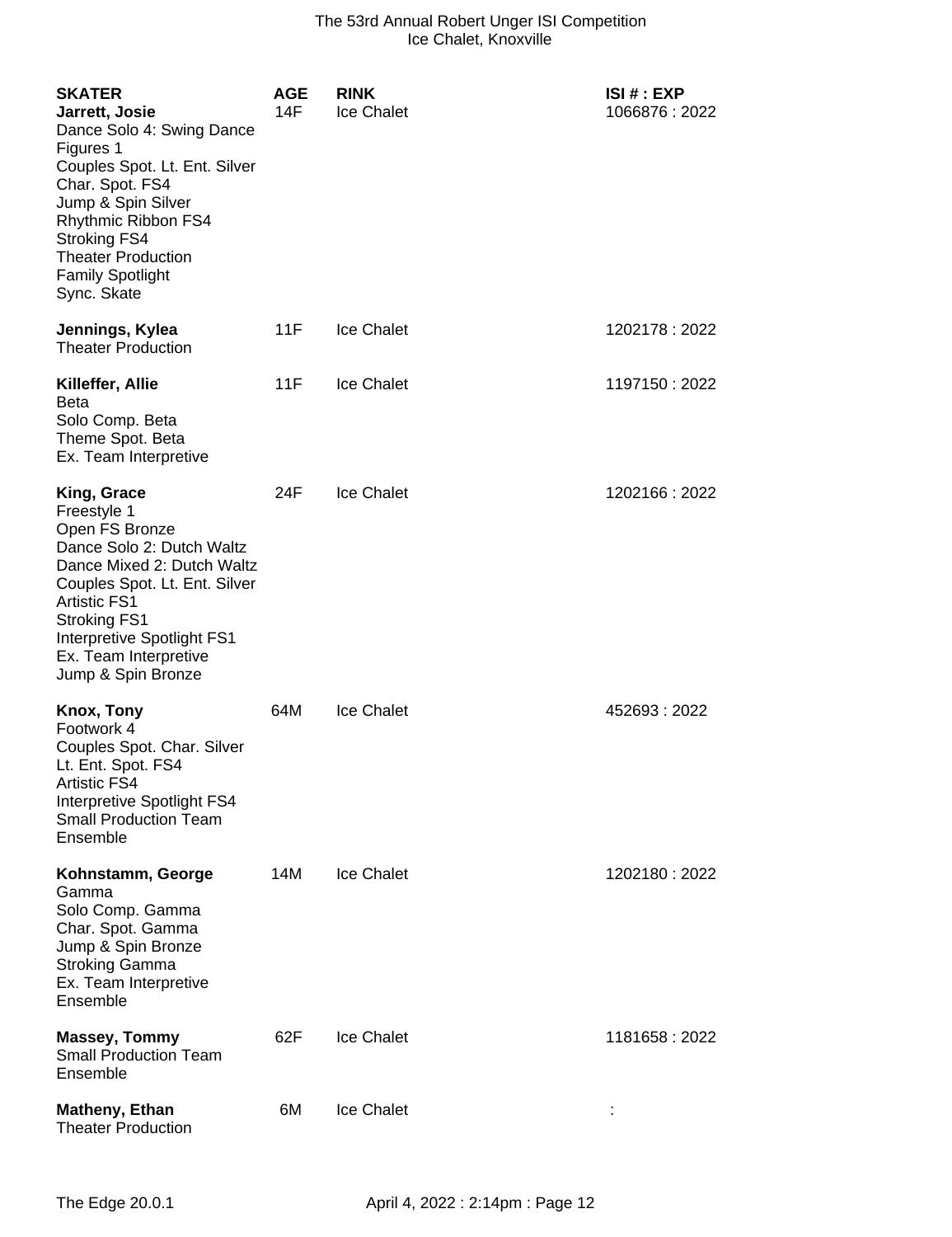| <b>SKATER</b><br><b>McAllister, Rachil</b><br>Freestyle 3<br>Solo Comp. FS3<br>Footwork 4<br>Dance Solo 3: Canasta Tango<br>Dance Solo 3: Rhythm Blues<br>Couples Spot. Char. Bronze<br><b>Artistic FS3</b><br>Jump & Spin Bronze<br><b>Stroking FS3</b><br>Jump & Spin Bronze | <b>AGE</b><br>19F | <b>RINK</b><br>Ice Chalet | ISI # : EXP<br>1146487: 2022 |
|--------------------------------------------------------------------------------------------------------------------------------------------------------------------------------------------------------------------------------------------------------------------------------|-------------------|---------------------------|------------------------------|
| McMahan, Eden<br>Delta<br>Solo Comp. Delta<br>Solo Dance 1<br>Jump & Spin Low<br><b>Stroking Delta</b><br>Sync. Advance Form.                                                                                                                                                  | 8F                | Ice Chalet                | 1157249 : 2022               |
| <b>McMahan, Reese</b><br>Freestyle 2<br>Solo Comp. FS2<br>Dance Solo 3: Canasta Tango<br>Dance Solo 3: Rhythm Blues<br><b>Artistic FS2</b><br><b>Stroking FS2</b><br>Ex. Team Interpretive<br>Sync. Advance Form.                                                              | 10F               | <b>Ice Chalet</b>         | 1156833: 2022                |
| Miller, Isabela<br>Freestyle 6<br>Open FS Gold<br>Solo Comp. FS6<br>Footwork 7<br>Dance Solo 7: Rocker Foxtrot<br>Lt. Ent. Spot. FS6<br>Artistic FS6<br>Open Pairs Too Gold<br><b>Theater Production</b><br>Ex. Team Interpretive                                              | 16F               | Ice Chalet                | 1150818:2022                 |
| Miller, Lauren<br>Sync. Skate                                                                                                                                                                                                                                                  | 17F               | <b>Ice Chalet</b>         | 1169193 : 2022               |
| Mitchell, Lily<br>Freestyle 3<br>Solo Comp. FS3<br>Char. Spot. FS3<br><b>Artistic FS3</b><br>Jump & Spin Bronze<br>Interpretive Spotlight FS3<br><b>Theater Production</b><br>Sync. Advance Form.                                                                              | 9F                | <b>Ice Chalet</b>         | 1156959:2022                 |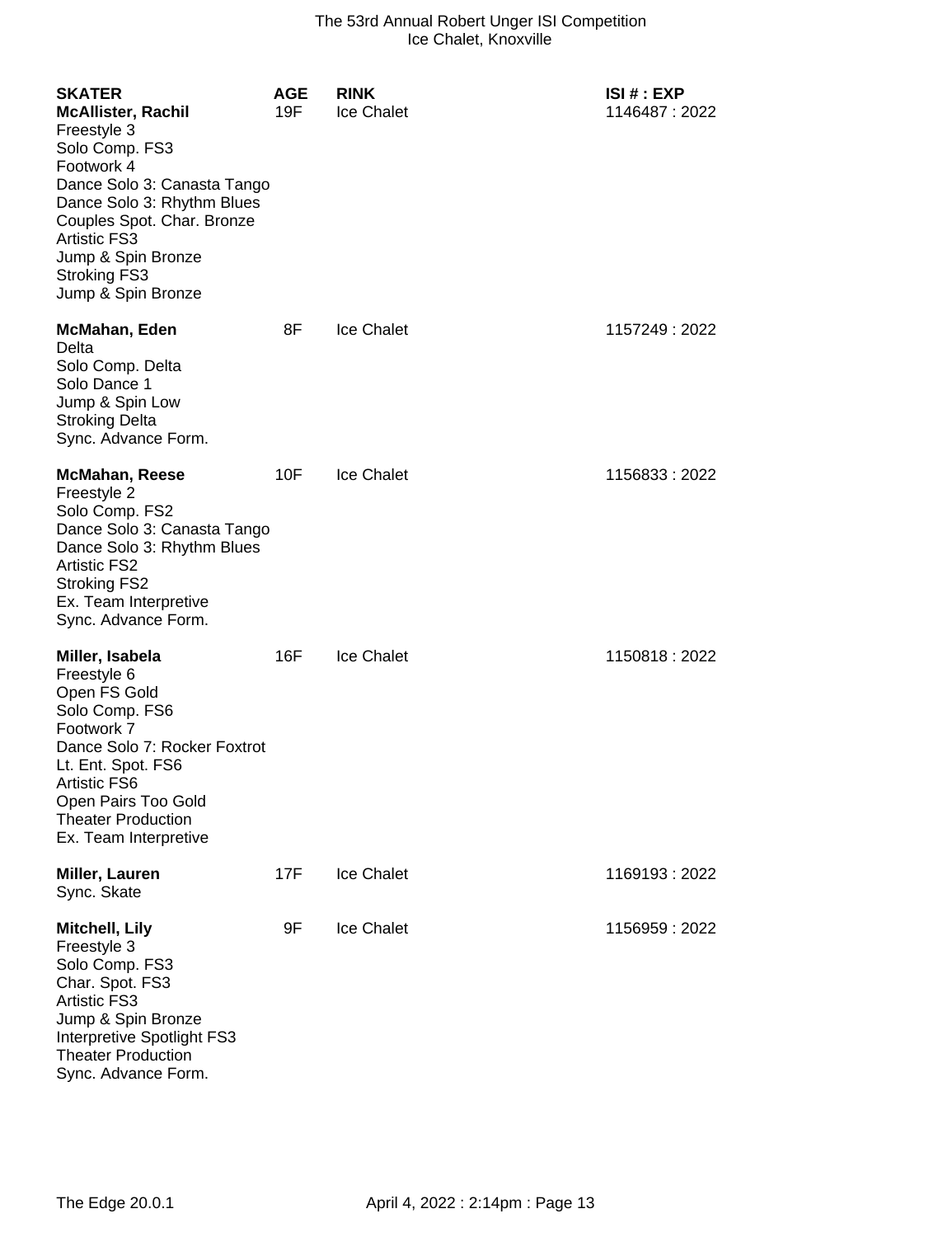| <b>SKATER</b><br>Murphy, Reagan<br><b>Artistic FS3</b><br>Jump & Spin Bronze<br>Interpretive Spotlight FS3<br>Sync. Skate<br>Ex. Team Interpretive                                                                        | <b>AGE</b><br>16F | <b>RINK</b><br>Ice Chalet | ISI # : EXP<br>1169978:2022 |
|---------------------------------------------------------------------------------------------------------------------------------------------------------------------------------------------------------------------------|-------------------|---------------------------|-----------------------------|
| Nicks, Barbara<br>Delta<br>Solo Comp. Delta<br>Couples Spot. Char. Low<br>Lt. Ent. Spot. Delta<br>Jump & Spin Low<br><b>Theater Production</b><br>Ex. Team Interpretive                                                   | 6F                | <b>Ice Chalet</b>         | 1197134: 2022               |
| Nipper, Camron<br>Artistic FS8                                                                                                                                                                                            | 19F               | <b>Ice Chalet</b>         | 1067335:2022                |
| Nolen, Emma<br>Freestyle 1<br>Solo Comp. FS1<br><b>Stroking FS1</b>                                                                                                                                                       | 9F                | <b>Ice Chalet</b>         | 1162883:2022                |
| Ogle, Emma<br>Drama Spot. Gold<br><b>Stroking Gold</b><br>Ex. Rhythm Dance Platinum                                                                                                                                       | 16F               | <b>Ice Chalet</b>         | 1028111:2022                |
| Orlovskyy, Alina<br><b>Beta</b><br>Solo Comp. Beta<br>Couples Spot. Char. Low<br>Lt. Ent. Spot. Beta<br>Theme Spot. Beta<br>Jump & Spin Low<br><b>Stroking Beta</b><br><b>Theater Production</b><br>Ex. Team Interpretive | 7F                | <b>Ice Chalet</b>         | 1202157: 2022               |
| Pinkston, Kyleigh<br>Freestyle 2<br><b>Stroking FS2</b><br>Sync. Advance Form.                                                                                                                                            | 11F               | Ice Chalet                | 1166402:2022                |
| Radford, Kaitlyn<br><b>Beta</b>                                                                                                                                                                                           | 20F               | <b>Ice Chalet</b>         | 1198906 : 2022              |
| Ragle, Maddison<br>Ex. Freestyle 4<br>Dance Solo 3: Rhythm Blues<br><b>Artistic FS3</b><br>Jump & Spin Bronze<br><b>Stroking FS3</b>                                                                                      | 12F               | Ice Chalet                | 1088121 : 2022              |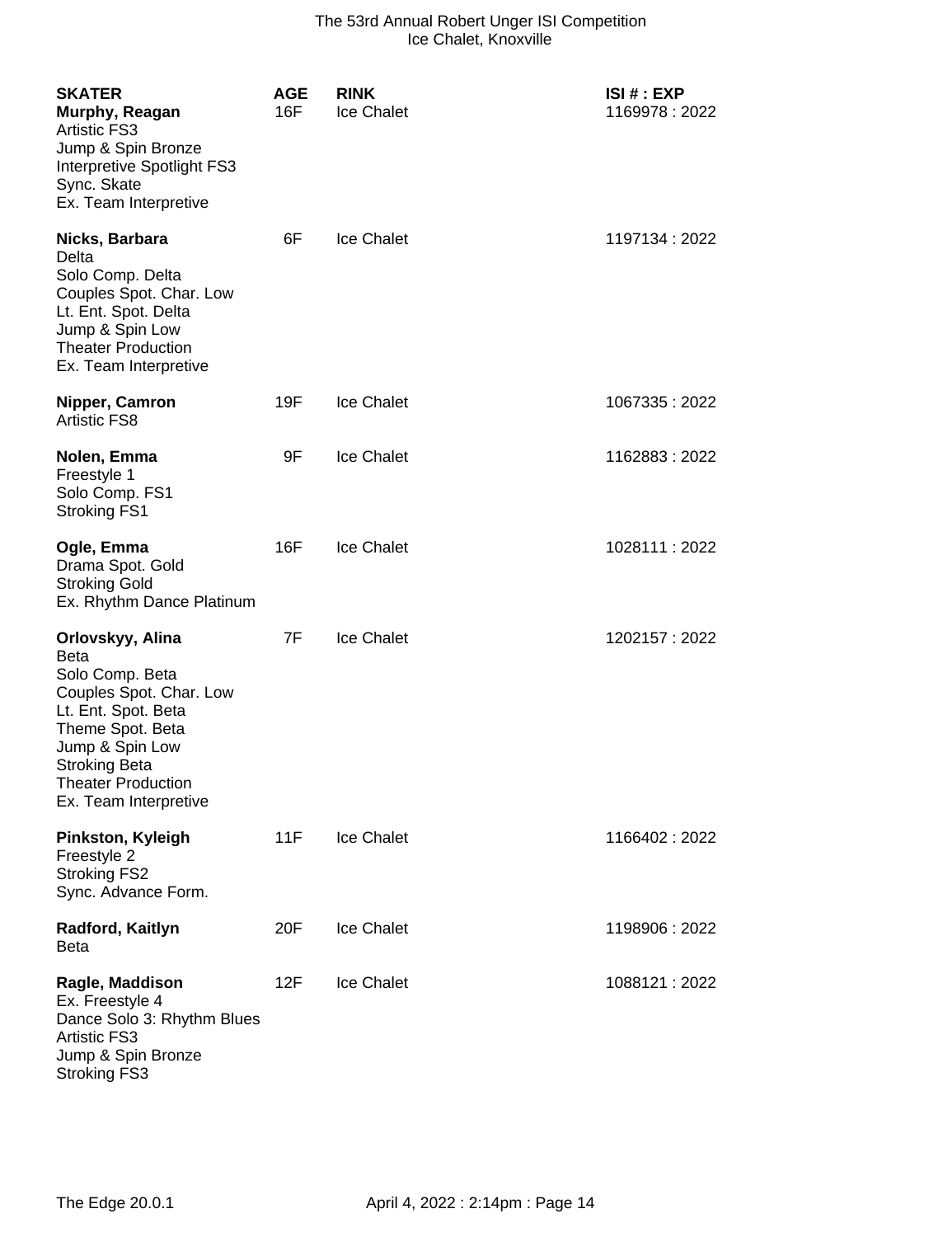| <b>SKATER</b><br><b>Reynolds, Allison</b><br>Freestyle 1<br>Couples Spot. Lt. Ent. Bronze<br>Jump & Spin Bronze<br>Sync. Advance Form.<br>Ex. Team Interpretive                                                                                                         | <b>AGE</b><br>10F | <b>RINK</b><br>Ice Chalet | ISI # : EXP<br>1136837: 2022 |
|-------------------------------------------------------------------------------------------------------------------------------------------------------------------------------------------------------------------------------------------------------------------------|-------------------|---------------------------|------------------------------|
| Rieger, Amanda<br>Ensemble                                                                                                                                                                                                                                              | 41F               | <b>Ice Chalet</b>         | ÷                            |
| Rieger, Hannah<br>Freestyle 3<br>Open FS Bronze<br>Couples Spot. Lt. Ent. Bronze<br>Char. Spot. FS3<br>Jump & Spin Bronze<br><b>Stroking FS3</b><br>Interpretive Spotlight FS3<br><b>Theater Production</b><br>Sync. Advance Form.<br>Ensemble<br>Ex. Team Interpretive | 9F                | Ice Chalet                | 1114710 : 2022               |
| Rieger, Jason<br>Couples Spot. Char. Low<br>Ensemble                                                                                                                                                                                                                    | 43M               | Ice Chalet                | 1146711 : 2022               |
| Rieger, Samantha<br>Freestyle 3<br>Dance Solo 2: Dutch Waltz<br>Char. Spot. FS3<br><b>Artistic FS3</b><br>Jump & Spin Silver<br><b>Stroking FS3</b><br>Interpretive Spotlight FS3<br><b>Theater Production</b><br>Ex. Team Interpretive<br>Sync. Skate<br>Ensemble      | 11F               | Ice Chalet                | 1097980: 2022                |
| Roach, Arwen<br>Open FS Bronze<br>Couples Spot. Char. Bronze<br><b>Artistic FS3</b>                                                                                                                                                                                     | 19F               | Ice Chalet                | 1147519:2022                 |
| Rose, Skyler<br>Delta<br><b>Theater Production</b>                                                                                                                                                                                                                      | 14F               | Ice Chalet                | 1197128 : 2022               |
| Roth, Alexa<br>Open FS Silver<br>Footwork 5<br><b>Artistic FS5</b><br><b>Stroking FS5</b><br>Interpretive Spotlight FS5                                                                                                                                                 | 15F               | Ice Chalet                | 1042111:2022                 |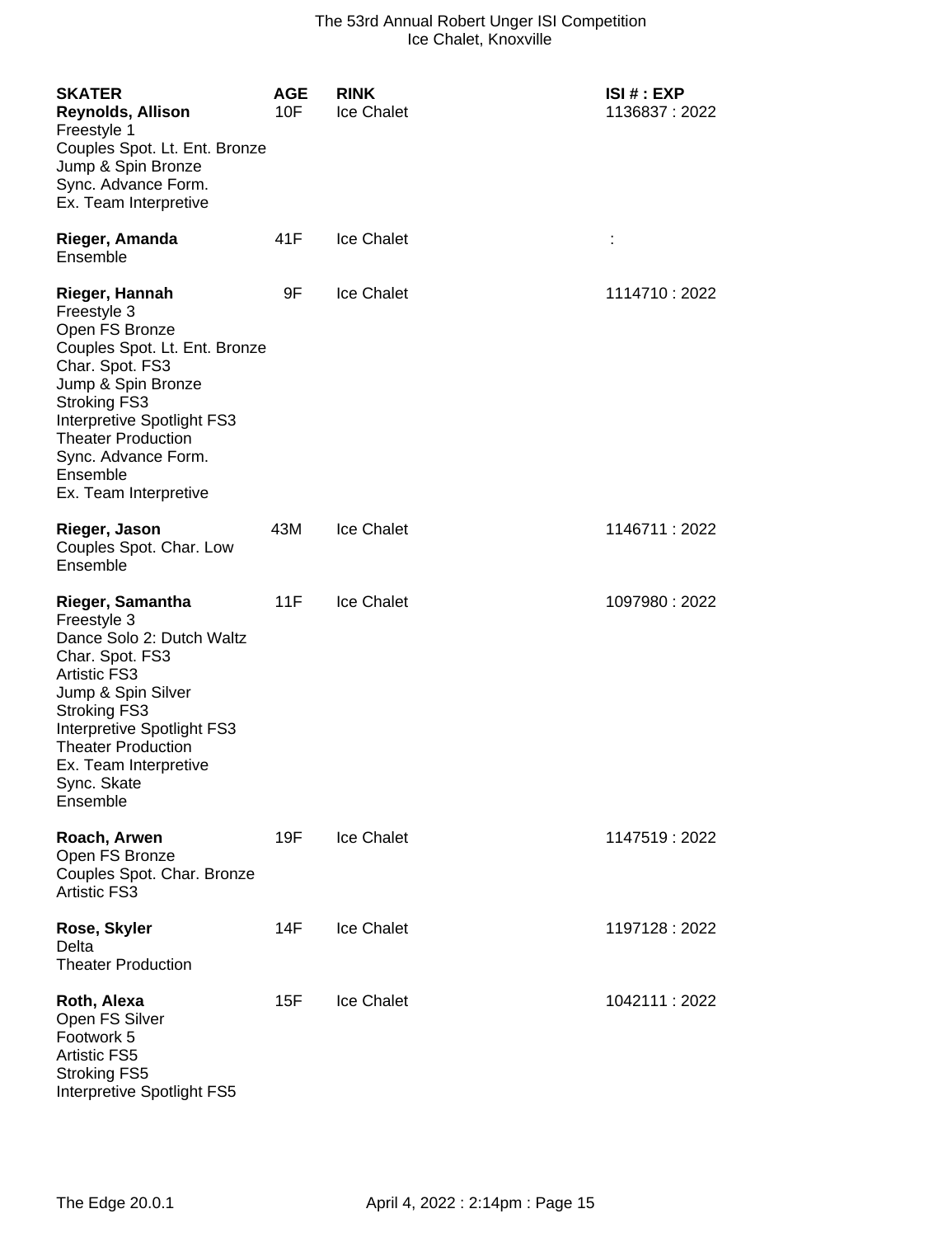| <b>SKATER</b><br><b>Sawyers, Norah Paige</b><br>Beta<br>Solo Comp. Beta<br>Jump & Spin Low<br><b>Stroking Beta</b>                                                                                                                        | <b>AGE</b><br>10F | <b>RINK</b><br>Ice Chalet | ISI # : EXP<br>1202263:2022 |
|-------------------------------------------------------------------------------------------------------------------------------------------------------------------------------------------------------------------------------------------|-------------------|---------------------------|-----------------------------|
| Sobota, Jaedyn<br>Footwork 7<br>Open Pairs Gold<br>Couples Spot. Char. Gold<br>Lt. Ent. Spot. FS7<br><b>Artistic FS7</b><br>Jump & Spin Gold<br><b>Theater Production</b><br>Jump & Spin Platinum<br>Sync. Skate<br>Ex. Team Interpretive | 18F               | Ice Chalet                | 1018305:2022                |
| <b>Stache, Holly</b><br><b>Small Production Team</b>                                                                                                                                                                                      | 20F               | <b>Ice Chalet</b>         | 1077668 : 2022              |
| Stache, Norma<br><b>Small Production Team</b>                                                                                                                                                                                             | 61F               | <b>Ice Chalet</b>         | 1077669:2022                |
| <b>Stiefel, Mairen</b><br>Freestyle 2<br>Solo Comp. FS2<br>Dance Solo 2: Dutch Waltz<br><b>Stroking FS2</b><br><b>Theater Production</b><br>Sync. Advance Form.                                                                           | 10F               | <b>Ice Chalet</b>         | 1156839 : 2022              |
| Swindeman, Evelyn Rose<br><b>Beta</b><br>Solo Comp. Beta<br>Jump & Spin Bronze<br><b>Stroking Beta</b><br>Sync. Advance Form.                                                                                                             | 9F                | <b>Ice Chalet</b>         | 1165248 : 2022              |
| Swindeman, Isabelle<br>Freestyle 1<br>Solo Comp. FS1<br>Jump & Spin Bronze<br><b>Stroking FS1</b><br>Sync. Advance Form.                                                                                                                  | 11F               | <b>Ice Chalet</b>         | 1165250 : 2022              |
| Zentgraf, Altair<br>Open FS Platinum Short<br>Dance Solo 10: Argentine Tango<br>Dance Mixed 10: Westminster Waltz                                                                                                                         | 15M               | <b>Ice Chalet</b>         | 1136857: 2022               |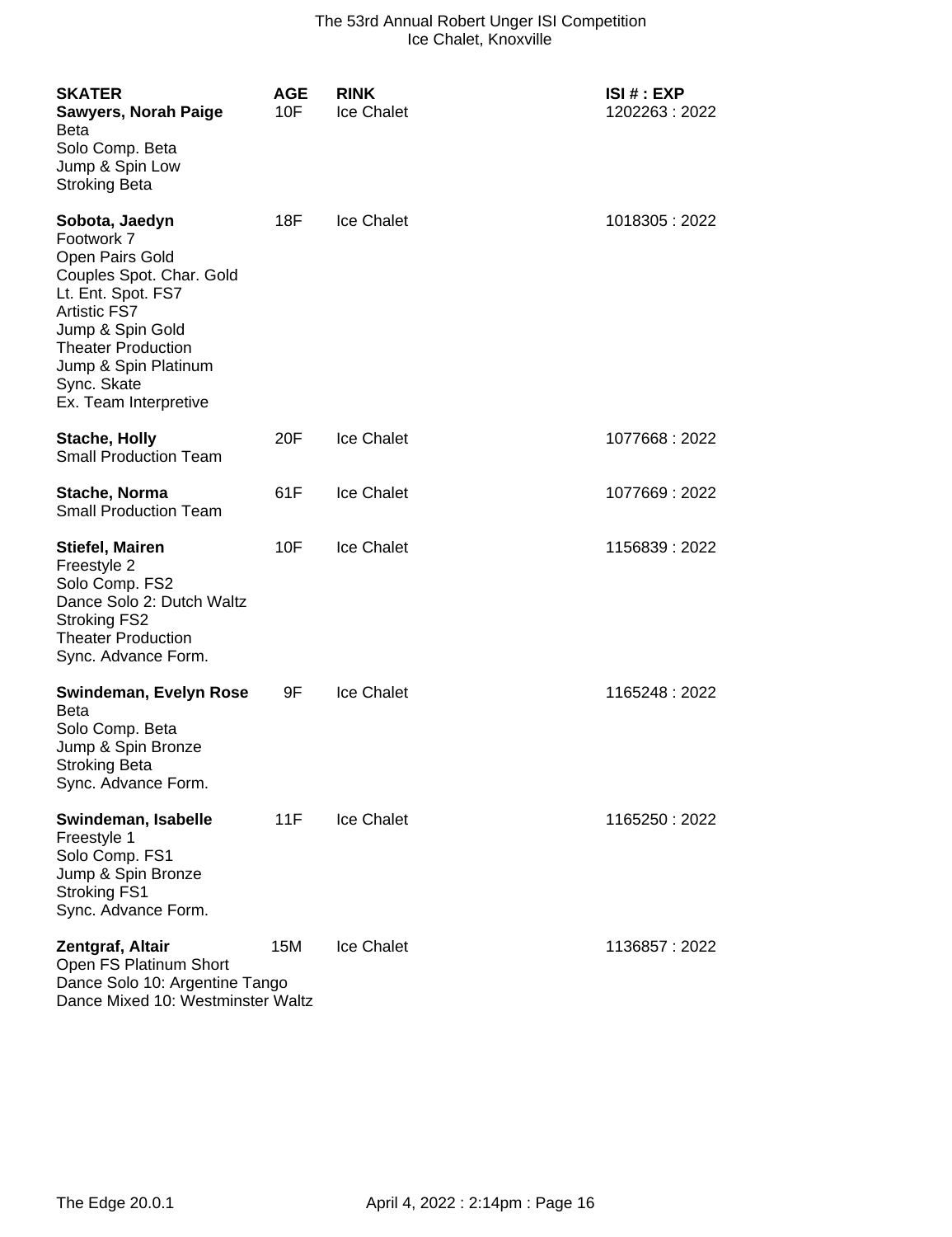| <b>SKATER</b><br>Amyx, Alexandra<br>Freestyle 4<br>Open FS Silver<br>Footwork 4<br>Dance Solo 3: Canasta Tango<br>Lt. Ent. Spot. FS4<br>Char. Spot. FS4<br>Jump & Spin Silver<br>Sync. Advance Form.<br><b>Theater Production</b><br>Ensemble<br>Ex. Team Interpretive                                                                   | <b>AGE</b><br>13F | <b>RINK</b><br>Lou & Gib Reese Ice Arena | <b>ISI#: EXP</b><br>1122883:2022 |
|------------------------------------------------------------------------------------------------------------------------------------------------------------------------------------------------------------------------------------------------------------------------------------------------------------------------------------------|-------------------|------------------------------------------|----------------------------------|
| <b>Bagent, Abigail</b><br>Open FS Gold<br>Footwork 10<br>Dance Pro Ptnr 7: Tango<br>Dance Pro Ptnr 7: Rocker Foxtrot<br>Open Pairs Bronze<br>Couples Spot. Lt. Ent. Gold<br><b>Artistic FS7</b><br>Jump & Spin Platinum<br>Sync. Advance Form.<br>Ensemble<br><b>Theater Production</b><br>Ex. Team Interpretive<br>Jump & Spin Platinum | 18F               | Lou & Gib Reese Ice Arena                | 1033161:2022                     |
| <b>Boucher, Callie</b><br>Freestyle 1<br>Solo Comp. FS1<br>Lt. Ent. Spot. FS1<br><b>Theater Production</b><br>Ensemble                                                                                                                                                                                                                   | 9F                | Lou & Gib Reese Ice Arena                | 1196876: 2022                    |
| <b>Christy, Rosie</b><br>Footwork 4<br>Char. Spot. FS4<br><b>Artistic FS4</b><br>Rhythmic Hoop FS4<br>Sync. Advance Form.<br><b>Theater Production</b><br>Ensemble<br>Ex. Team Interpretive                                                                                                                                              | 16F               | Lou & Gib Reese Ice Arena                | 1101241 : 2022                   |
| Geiger, Charlet<br>Freestyle 5<br>Open FS Silver<br>Open Solo FD Gold<br>Footwork 7<br>Dance Mixed 7: Rocker Foxtrot<br>Open Pairs Bronze<br>Couples Spot. Char. Silver<br><b>Rhythmic Ball FS5</b><br>Sync. Advance Form.<br>Ensemble<br><b>Theater Production</b><br>Ex. Team Interpretive                                             | 18F               | Lou & Gib Reese Ice Arena                | 1105744 : 2022                   |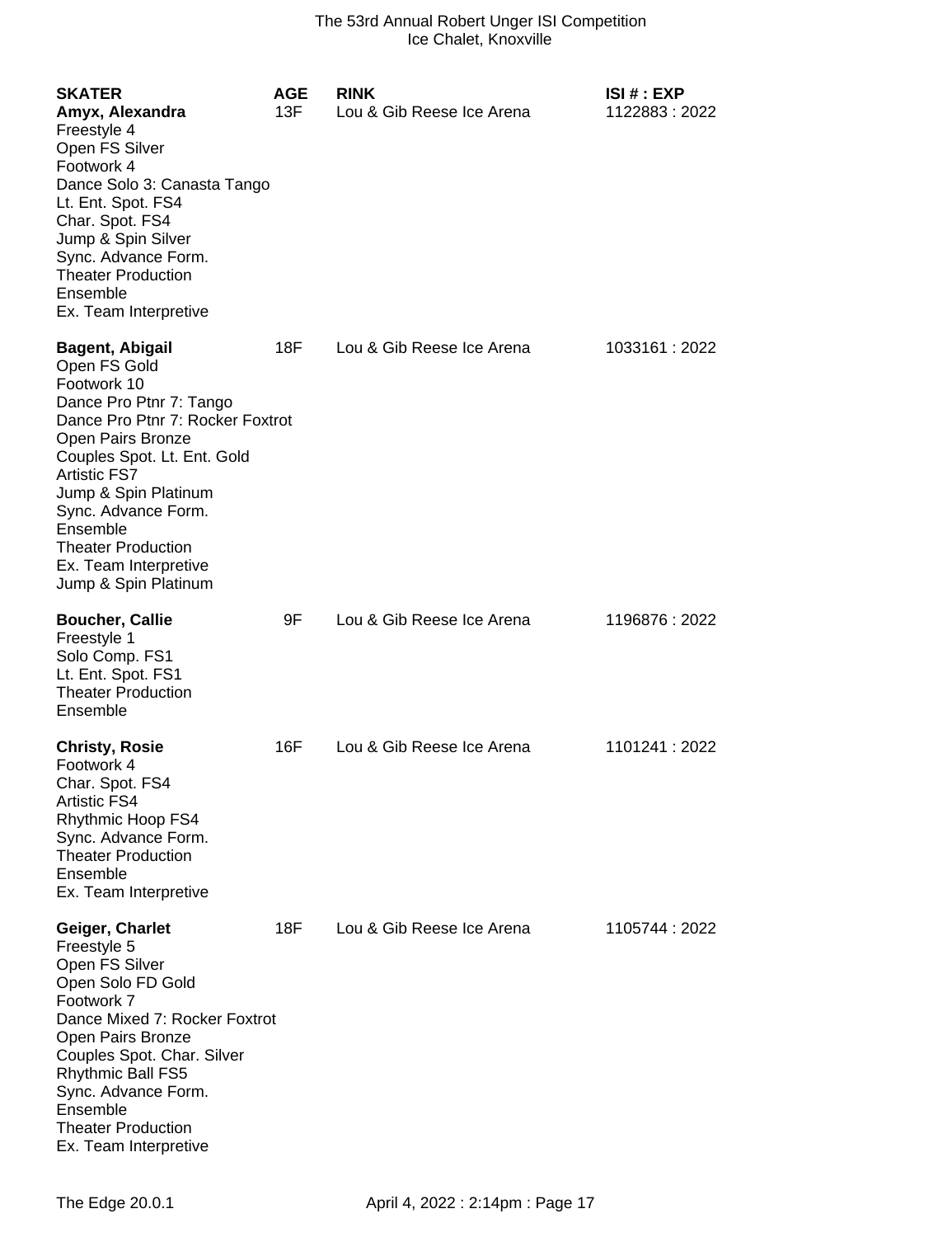| <b>SKATER</b><br>Gowans, Alex<br>Freestyle 4<br>Open FS Silver<br>Footwork 4<br>Drama Spot. FS4<br><b>Artistic FS4</b><br>Sync. Advance Form.<br><b>Theater Production</b><br>Ensemble<br>Ex. Team Interpretive                                                                                                                                                                                                                                                                | <b>AGE</b><br>14F | <b>RINK</b><br>Lou & Gib Reese Ice Arena | ISI # : EXP<br>1131907: 2022 |
|--------------------------------------------------------------------------------------------------------------------------------------------------------------------------------------------------------------------------------------------------------------------------------------------------------------------------------------------------------------------------------------------------------------------------------------------------------------------------------|-------------------|------------------------------------------|------------------------------|
| Hausman, Hannah<br>Freestyle 4<br>Open FS Silver<br>Solo Comp. FS4<br>Footwork 4<br>Dance Solo 4: Swing Dance<br>Drama Spot. FS4<br><b>Artistic FS4</b><br>Rhythmic Ribbon FS4<br>Sync. Advance Form.<br><b>Theater Production</b><br>Ensemble<br>Ex. Team Interpretive                                                                                                                                                                                                        | 13F               | Lou & Gib Reese Ice Arena                | 1114963: 2022                |
| Hausman, Isaac<br>Freestyle 2<br>Open FS Bronze<br>Solo Comp. FS2<br>Pairs 1<br>Couples Spot. Char. Silver<br>Lt. Ent. Spot. FS2<br>Char. Spot. FS2<br>Jump & Spin Bronze<br><b>Theater Production</b><br>Ensemble                                                                                                                                                                                                                                                             | 8M                | Lou & Gib Reese Ice Arena                | 1138427 : 2022               |
| Hausman, Noah<br>Freestyle 8<br>Open FS Platinum Short<br>Solo Comp. FS8<br>Dance Solo 7: Tango<br>Dance Solo 7: Rocker Foxtrot<br>Dance Mixed 7: Rocker Foxtrot<br>Dance Pro Ptnr 7: Tango<br>Dance Pro Ptnr 7: Rocker Foxtrot<br>Open Pairs Bronze<br>Couples Spot. Lt. Ent. Platinum<br><b>Artistic FS8</b><br>Jump & Spin Platinum<br>Rhythmic Ribbon FS8<br>Sync. Advance Form.<br>Ensemble<br><b>Theater Production</b><br>Ex. Team Interpretive<br>Jump & Spin Platinum | 16M               | Lou & Gib Reese Ice Arena                | 1044911:2022                 |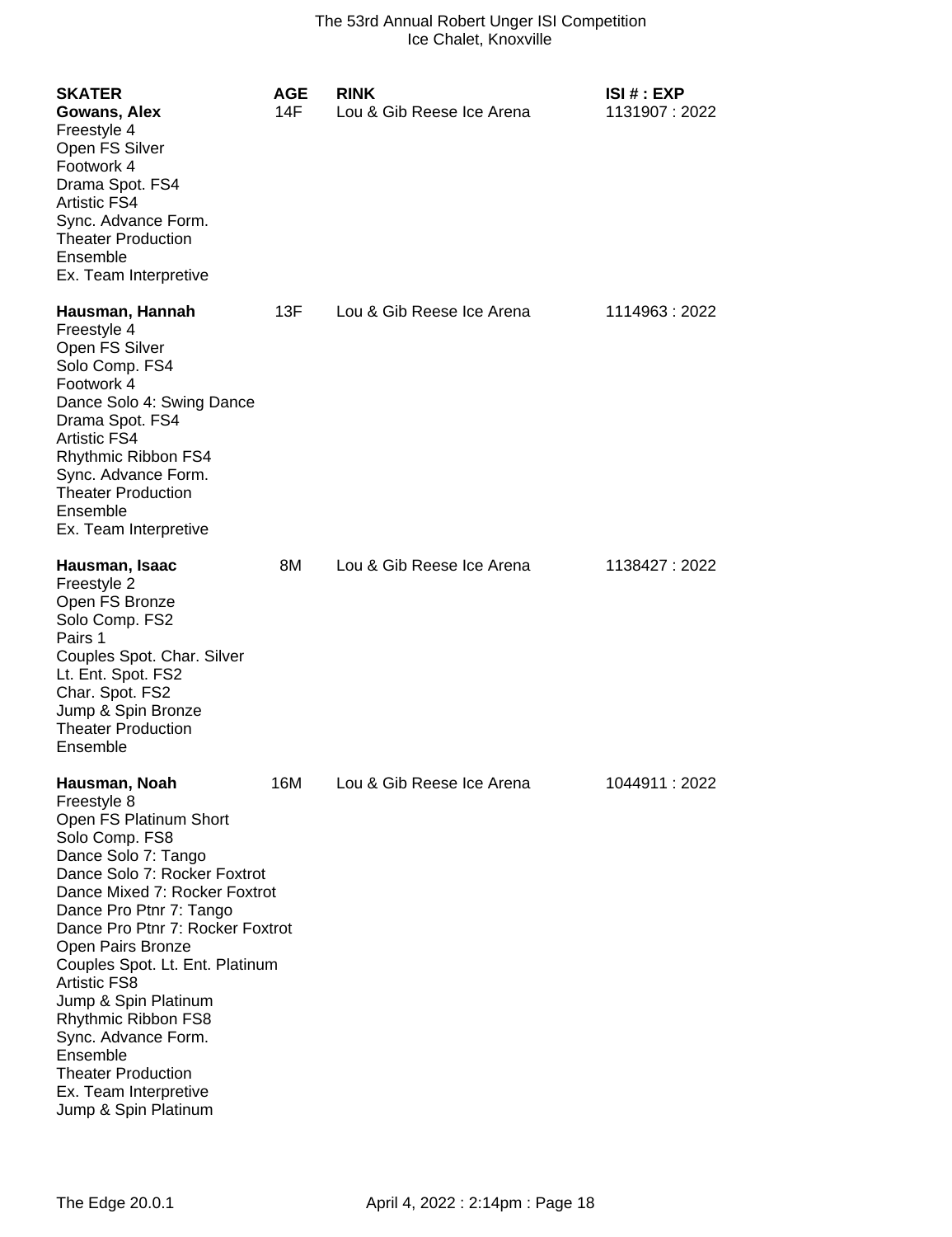| <b>SKATER</b><br>Hirtzinger, Lilah<br>Couples Spot. Char. Low<br>Lt. Ent. Spot. Beta<br>Jump & Spin Low<br><b>Stroking Beta</b><br>Ensemble                                                                                                                                                                              | <b>AGE</b><br>8F | <b>RINK</b><br>Lou & Gib Reese Ice Arena | ISI# : EXP<br>1187203:2022 |
|--------------------------------------------------------------------------------------------------------------------------------------------------------------------------------------------------------------------------------------------------------------------------------------------------------------------------|------------------|------------------------------------------|----------------------------|
| Johnson, Austin<br>Open FS Gold<br>Open Pairs Bronze<br>Couples Spot. Lt. Ent. Gold<br>Couples Spot. Lt. Ent. Platinum<br>Lt. Ent. Spot. FS7<br>Char. Spot. FS7<br>Theme Spot. FS7<br>Rhythmic Ball FS7<br>Sync. Advance Form.<br>Ensemble<br><b>Theater Production</b><br>Ex. Team Interpretive<br>Jump & Spin Platinum | 18M              | Lou & Gib Reese Ice Arena                | 1062151 : 2022             |
| Kruise, lylah<br>Couples Spot. Char. Low<br>Char. Spot. Beta<br>Jump & Spin Low<br><b>Stroking Beta</b><br>Ensemble                                                                                                                                                                                                      | 9F               | Lou & Gib Reese Ice Arena                | 1196836:2022               |
| Martin, Adalyn<br>Open FS Bronze<br>Solo Comp. FS3<br>Couples Spot. Char. Silver<br>Jump & Spin Silver<br>Rhythmic Ribbon FS3<br><b>Theater Production</b><br>Ensemble<br>Ex. Team Interpretive                                                                                                                          | 11F              | Lou & Gib Reese Ice Arena                | 1152084: 2022              |
| <b>Martin, Melody</b><br>Freestyle 2<br>Pairs 1<br>Jump & Spin Bronze<br>Interpretive Spotlight FS2<br><b>Theater Production</b><br>Ensemble                                                                                                                                                                             | 9F               | Lou & Gib Reese Ice Arena                | 1152086 : 2022             |
| Nash, Kaitlyn<br>Open FS Gold Short<br>Open Solo FD Platinum<br>Footwork 7<br><b>Artistic FS6</b><br>Sync. Advance Form.<br>Ensemble<br><b>Theater Production</b><br>Ex. Team Interpretive<br>Jump & Spin Platinum                                                                                                       | 19F              | Lou & Gib Reese Ice Arena                | 1077548: 2022              |